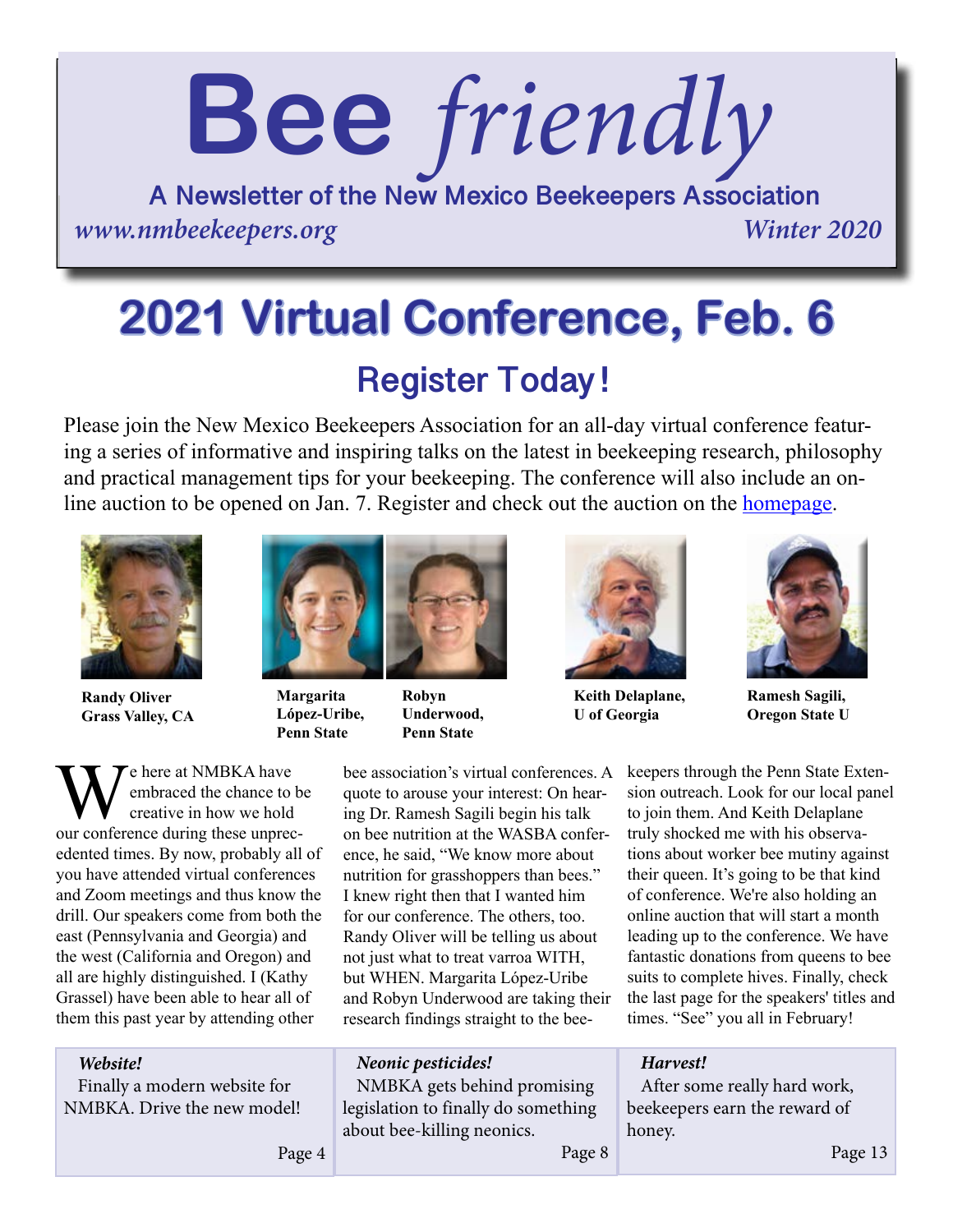

#### **Winter 2020**

*Our newsletter is a quarterly publication of the New Mexico Beekeepers Association (NMBKA)*.

#### **NMBKA 2020 Board:**

**Officers:**

**President Stephen Black, Santa Fe** 

**Vice-President Bob Reneau, Santa Teresa**

**Acting Treasurer Bob Reneau, Santa Teresa**

**Secretary Kathy Grassel, Albuquerque**

**Members-at-Large: Anita Amstutz, Albuquerque Frank Gibbons, Santa Fe Allison Moore, Albuquerque**

> **Layout, production: Kathy Grassel**

#### **Website:** www.nmbeekeepers.org

**Copyright © 2020 All rights reserved.**

**Send comments and letters to Kathy Grassel, Editor kathy.grassel@gmail.com**



*Courtesy of Anita Amstutz's bees*

## **Message from the President**

*By Stephen Black, President, Board of Directors, NMBKA*



Greetings!<br>Thope<br>each of you has I hope had an enjoyable beekeeping season and by now have successfully tucked your girls away

for the upcoming winter season.

This fall I was lucky enough to witness something in one of my hives that I had never seen before. A waggle dance….and not just one bee performing the waggle dance….two bees about an inch or so apart performing a synchronized waggle dance! It was an extraordinary thing for me and my neighbor beekeeper to see (so there WAS a witness!), and one I will cherish for a very long time.

The isolation of the coronavirus is somewhat offset by opportunities to "travel" to locations around the country, and "meet" with people from around the globe. I have participated in beekeeping conferences in Georgia, Washington State, and Texas, which had featured speakers on subjects such as queen rearing, use of small UAVs (unmanned aerial vehicles, aka drones) to find and record Drone Congregation Areas, and murder hornet capture in the Northwest US.

Due to the ongoing restrictions on in-person meetings, we are well underway with the planning of our winter conference, which will be virtual, utilizing Zoom. One advantage of holding a virtual conference is the fact that we can invite reputed speakers without having to pay travel costs and therefore we plan to invite four different speakers. Check out the front and last page for more details ….. and put February 6th on your calendars!

By the time this newsletter is published, our new website will be up and running (see pg. 4), so please take a moment and check it out at nmbeekeepers.org. It has been a Herculean effort, primarily taken on by our NMBKA Vice President Bob Reneau. Bob has spent many hours and days working the details with our website developer React Republic, creating improved functionality and an updated look and feel.

With our Winter Conference coming up in early February, you will see that it's a long day, so we decided to have our business meeting as a separate event. It will be held a week or so after the conference (on Zoom) and NMBKA members will get the chance to hear in some detail about the status of various board efforts during the past year.

As we approach the new year, two of our current board members will be stepping down and so we will be seeking nominations for two additional board members. Please consider nominating yourself or a fellow beekeeper to join the board and help us continue to improve and evolve. Send your nominations or suggestions to info@nmbeekeepers.org

Lastly, a reminder that NMBKA Board meetings are held monthly, on the fourth Thursday of the month and all of our members are invited to participate. If you are interested in joining a monthly meeting, please send us an email at [info@nmbeekeepers.org](mailto:info@nmbeekeepers.org) and we will reply with a Zoom invite.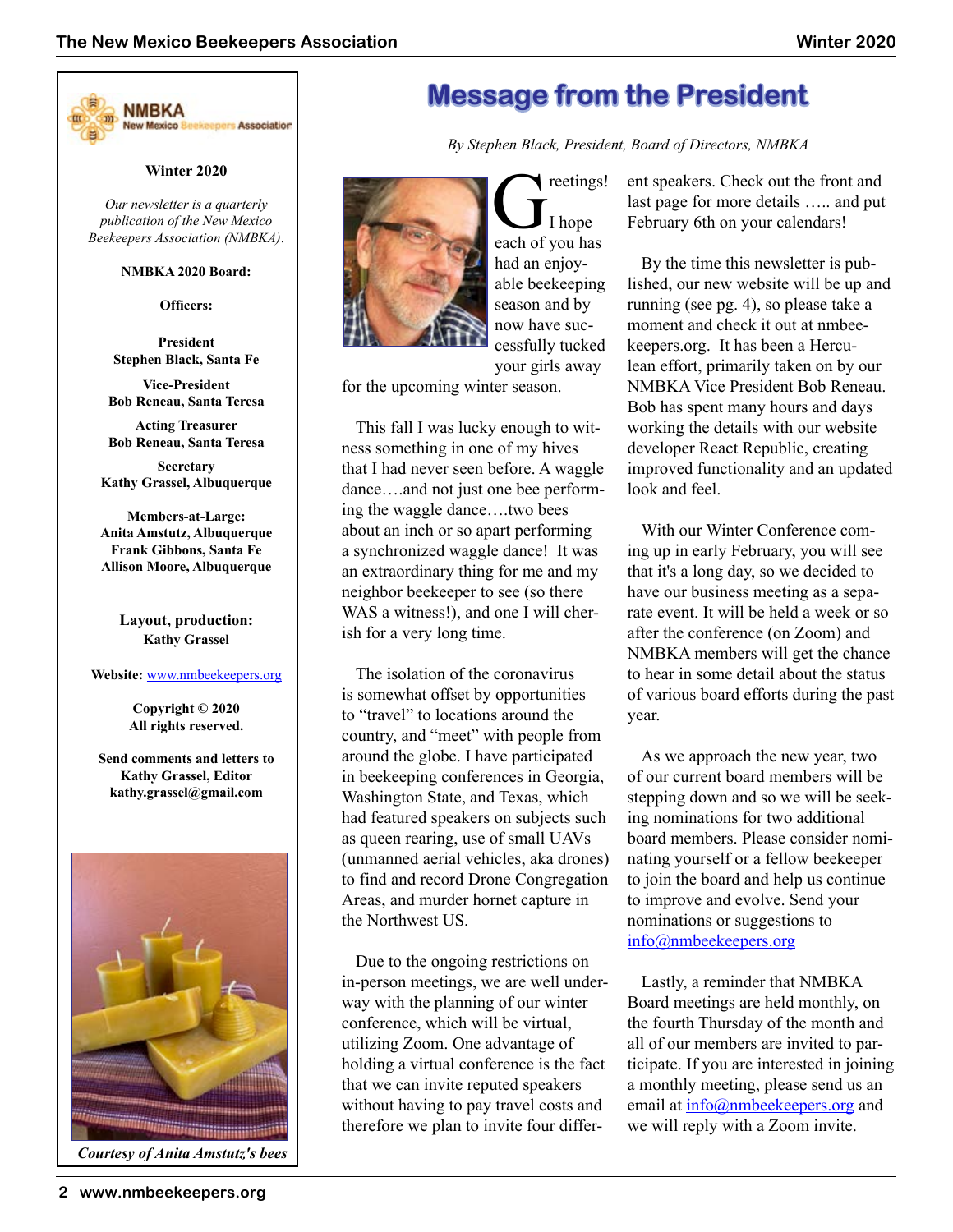## Is the Murder Hornet a Threat to New Mexico Bees?

*By Frank Gibbons, Ph.D., NMBKA board member*





**Vespa mandarin** is the scientific name for the Asian Giant Hornet aka Murder Hornet. As seen in the photos above, it is quite large. Female workers can attain scientific name for the Asian Giant Hornet aka Murder Hornet. As seen in the photos above, it is a size of almost two inches long and a wingspan approaching three inches. Queens are a little larger. Drones tend to be smaller with thorax less pointed. The species is considered to be the largest of all known wasp species. These wasps are native to Asia with established colonies in China, India, Korea, Thailand and even parts of Russia. They seem to be most prevalent in Plant Hardiness zones 8 and 9 which include the Pacific Northwest, California and most of the south. Parts of New Mexico in the southeast and southwest counties are in Plant Hardiness zone 8. The first sightings in North America were in British Columbia and Washington State. How they arrived remains a mystery but chances are they hitchhiked on a cargo ship or plane as an individual fertilized female (a fertilized queen). This is probable since more than 19,000 cargo containers arrive daily at U.S. ports and it is estimated that random checks for evidence of pests occur on only about two percent of the containers flowing in. Genetic tests on the wasps found in Washington and British Columbia

indicate that the two groups were not related. Good news: The wasps didn't migrate. Bad news: At least two different queens arrived independently. Scientists believe that the wasps were transported as individual fertilized queens and not as a colony. These isolated colonies have been eradicated.

 Asian Giant Hornets are called Murder Hornets because they have been known to kill people (rarely) and they can maraud and murder (attack phase) an entire honeybee colony in less than two hours according to the USDA. One hornet can kill as many as 40 bees per minute. They attack the bee by first decapitating it and then tearing it apart. The hornets then take the chewed parts back to their hive where they feed the chewed parts to the developing larvae. There is an interesting relationship that then occurs between adults and larvae. Murder Hornet adults with such thin waists cannot digest solid food such as bee parts and other protein sources. [\(Smithsonianmag.com\)](www.smithsonianmag.com). Instead, the foragers collect the protein sources (e.g., honey bee parts and other solid organic material), mix it with their saliva, and then feed it directly to the larvae. The larvae digest the protein sources and then convert it to a liquid containing amino acids to feed the

adults. Workers bees can and do obtain energy from sugar sources such as honey, nectar, and jelly, and perhaps some protein from meat juices. Haven't you noticed how wasps like to hang around your picnic snacks? Most people who are killed by the Giant Hornet die from a severe allergic reaction; the amount of venom from a single sting can be seven times that of a honey bee. Imagine being stung several times by the same wasp or from several attackers. In reality, the hornets are not aggressive and will go to a defensive posture only when they or their hive is threatened.

The hive is generally below ground in hollowed trunks and rotted roots. They can also burrow into the ground using their large mandibles. Aerial nests are rare. A mature hive can be as large as a football at its peak in the summer and contain up to 10,000 adults. The life cycle of the colony is an interesting one with probably several queens emerging from winter hibernation. If they are from the same colony, one finally dominates the others and finds a new suitable place to build a nest that is made from wood mixed with saliva. She has no workers so she lays eggs, forages and tends the

Murder Hornets—Cont. next page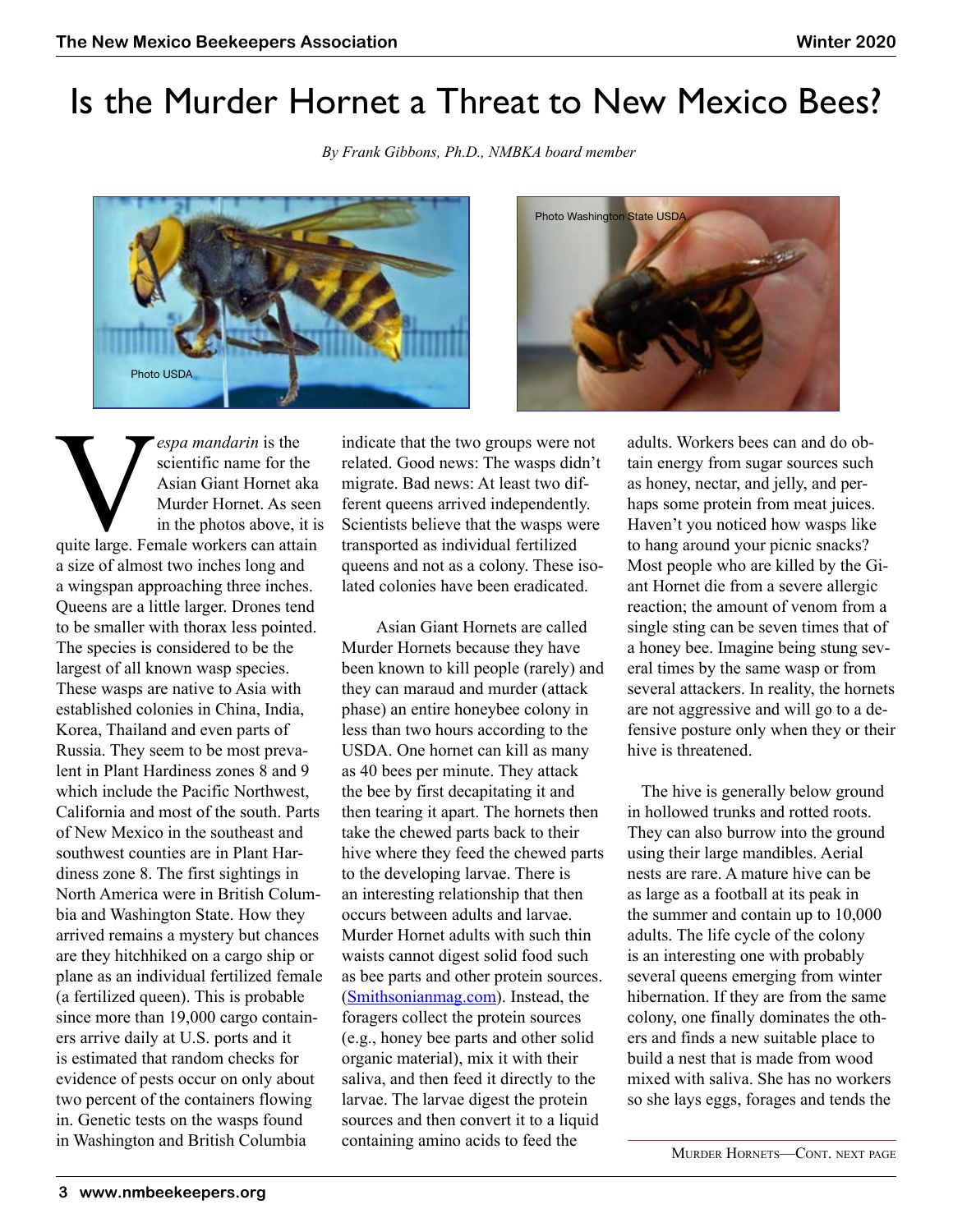#### MURDER HORNETS-CONT. FROM PG. 3

larvae by herself until enough adults are reared to take over the hive duties. She then becomes a full-time queen and can lay 200 to 300 eggs a day. The colony grows to somewhere between 5,000 and 10,000 individuals throughout the summer. In late summer, she starts laying eggs that produce only queens and drones. Most foraging is done by solitary hunting until fall when "slaughter and occupation" foraging begins. This is when the hornets start taking over honey bee and other social insect colonies. This is the attack phase mentioned above.

Honeybee colonies in Asia have learned to defend themselves by "scorching" an invading hornet. When it enters the hive, the honey bees react by mobbing it and surrounding the invader as a cluster. Each bee starts

vibrating their wings, bringing the temperature inside the cluster up to 122 degrees F. The increased temperature and carbon dioxide levels soon kills the hornet. Even though this defense mechanism will work on one intruder, it probably wouldn't if there were multiple hornets attacking at the same time. The "scorching" counter attack behavior could also probably be learned in American bee colonies over time.

So back to the original question: Is the murder hornet a threat to New Mexico bees? Probably not, at least in the foreseeable future. First of all, there have been no sightings of the Murder Hornets in 2020. Secondly, the hornets seem to need a very temperate environment found only in the southwest and southeast parts of the state. Thirdly, their habits even in areas where they are established indicate

that they seldom venture further than a half mile from their nest while foraging. They do not overwinter as large colonies and typically, only a few queens survive hibernation from the original hive. We should also remember that honeybees are not their only prey. Then, there is the USDA New Pest Response Guidelines that hopefully will help us stamp out and isolate any Murder Hornets that are found in the US. Managing Entomologist at the Washington State Department of Agriculture Sven-Erik Spichiger is the entomologist leading the fight to locate and eradicate the hornets.

The resources used to write this article can be found on the internet. For further detail and updates, check out: *USDA New Pest Response Guidelines Vespa Mandarinia Asian giant hornet*

## **Website!** Out with the Old, In with the New

Ver the past several months<br>
we have been working diligently on a new website for<br>
NMBKA. On Wednesday,<br>
December 16th it became a reality. We we have been working diligently on a new website for NMBKA. On Wednesday, had several objectives.

• Developing a modern and simple website to inform the public and serve our members.

• Moving to a hosting platform that is more responsive.

We believe that we have met those primary goals. The site is not perfect yet as we would like to add more pictures of our beekeepers in action and a few other improvements. However, because we need to start advertising the 2021 Annual Winter Conference, we decided to start with what has been created.

*By Robert Reneau, NMBKA board member*

You may notice a few problems or have suggestions. Please call them to our attention. Do so via the "Contact Us" option in the footer, or drop an email to me at

*vicepresident@nmbeekeepers.org.*

A few things that you may notice:

• Privacy - Only current paid members may see other members' information and share comments.

• Speed - The website with a new host will be much more responsive.

• Simplicity - The menu structure is much simpler and allows us to organize the information so users can access it quickly.

• Certified Beekeepers will have their own area, not visible to the public. Also, the Certified Beekeeping program application is only available

to members.

• Groups - Members after they log in will have access to Groups and a great forum to exchange ideas and share comments. These are not viewable by the non-members.

• Organizations - Much of the website is devoted to our affiliates and our beekeeping organizations across the state.

• Certified "Colonies" - A new program has been implemented across the state to organizations that qualify and want to be sub-organizations of NMBKA. You can find that information under Resources > Affiliates.

• Speakers Bureau - Choose from a listing of speakers from around the state for your events.

We hope you enjoy the new website!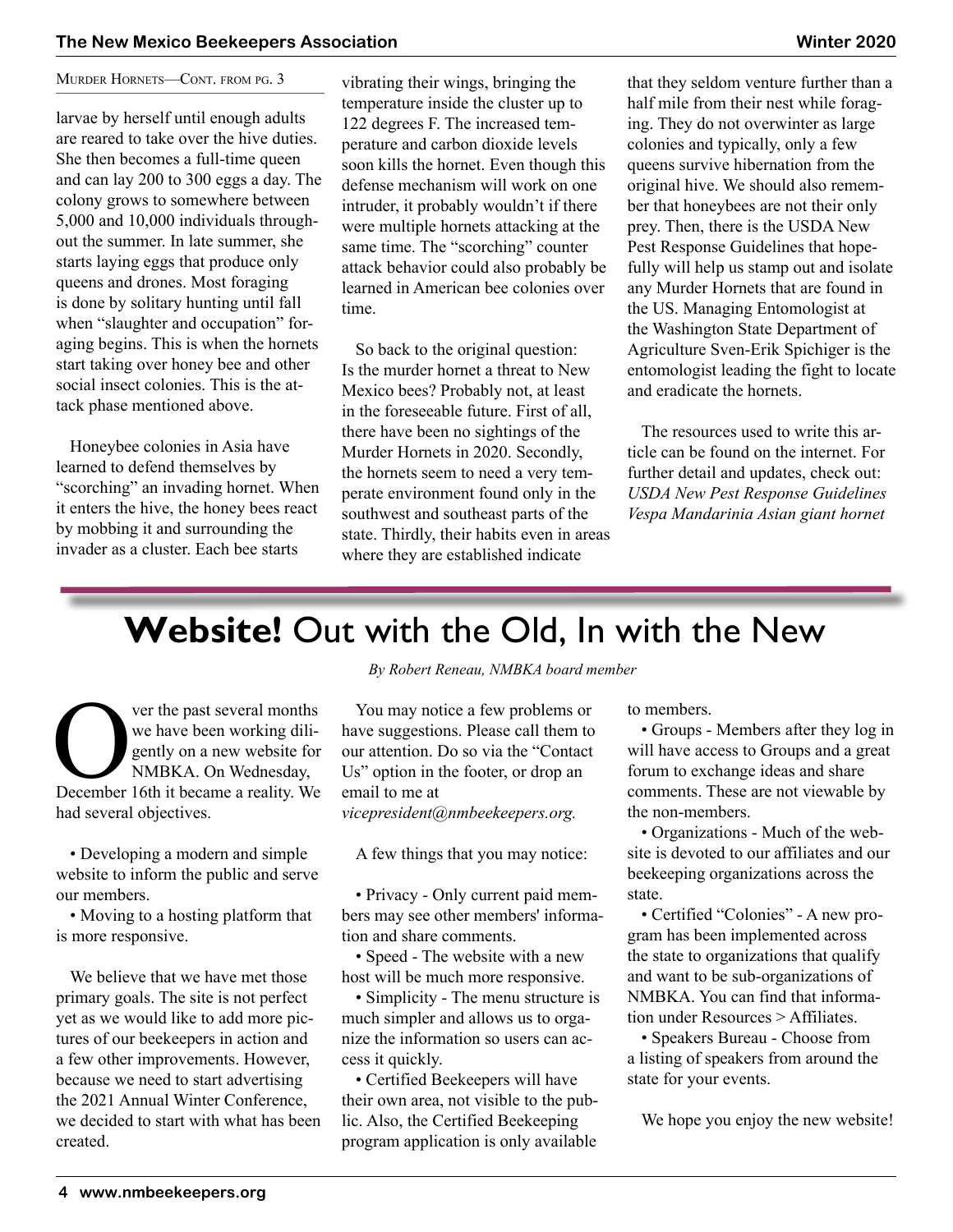## My First Experiences with Thermal Treatment for Varroa

*By Stephen Black, Santa Fe beekeeper*

fter first getting involved in<br>beekeeping three years ago,<br>I rapidly became aware of<br>the need to control Var-<br>roa in my new hive. Along with that beekeeping three years ago, I rapidly became aware of the need to control Varknowledge, came a list of chemical treatments that could offer varying degrees of success, during different times of the year.

In my first year, I used Apiguard and in my second year I tried Apivar strips. While in all likelihood these miticides did provide benefit to my bees, I became interested in a non-chemical, thermal treatment, using a device known as the Mighty Mite.

While clearly not a device for all beekeepers, I was interested after



learning of its chemical-free method of heating the entire Langstroth hive to a temperature of 106°F, a temperature that kills both phoretic mites and mites

under capped brood, while reportedly being totally harmless for the bees.

I purchased the unit in 2019, but was unable to use it for the first time until this past year (as it is a gentle heater, it will only get the hive to temperature when the ambient temperatures are above about 70°F.)

I know the importance of mite testing both before and after any treatment one chooses to use for Varroa; however, while I treated both of my Langstroth hives two times this summer with the Mighty Mite, I only got mite counts on the second series of treatments. Full disclosure…. I choose to do a mite count only if I can find the queen to ensure that she does not end

> up in the alcohol wash, and the first time I treated, I failed to find her.

The second time I treated, I actually HAD to find the queen, because I volunteered to submit a sample of 200 live bees both before and after treatment, for a study being undertaken for the Center for Honeybee Research in Asheville, North Carolina. The study is looking at the potential benefits of thermal treatment (via the Mighty Mite) for reducing viruses in general, not just for reducing Varroa. Both hives that I sampled BTW, had mite counts well below threshold.

While there are thousands of beekeepers across the country who use the Mighty Mite successfully, there are remaining concerns in the beekeeping community regarding the potential



negative affect of heat on the queen bee fertility. And while the "jury is still out," the Mighty Mite remains in my Varroa Destructor elimination toolkit.

Footnote: As it is too cold in the fall for the Mighty Mite to reach its desired temperature, I just did my first oxalic acid dribble….and I am hoping for the best!

#### NMBKA to Conduct Statewide Beekeeping Survey

This year we plan to conduct a survey of our members throughout the state regarding their beekeeping practices as well as survival rates of their hives over the winter season. The resulting data will be shared at our 2021 summer conference. Please take part as this will provide valuable insight into various beekeeping practices in our state as well as comparing this year's data to that gathered during previous surveys. Look for the survey in your inbox sometime in March. Thanks for your interest!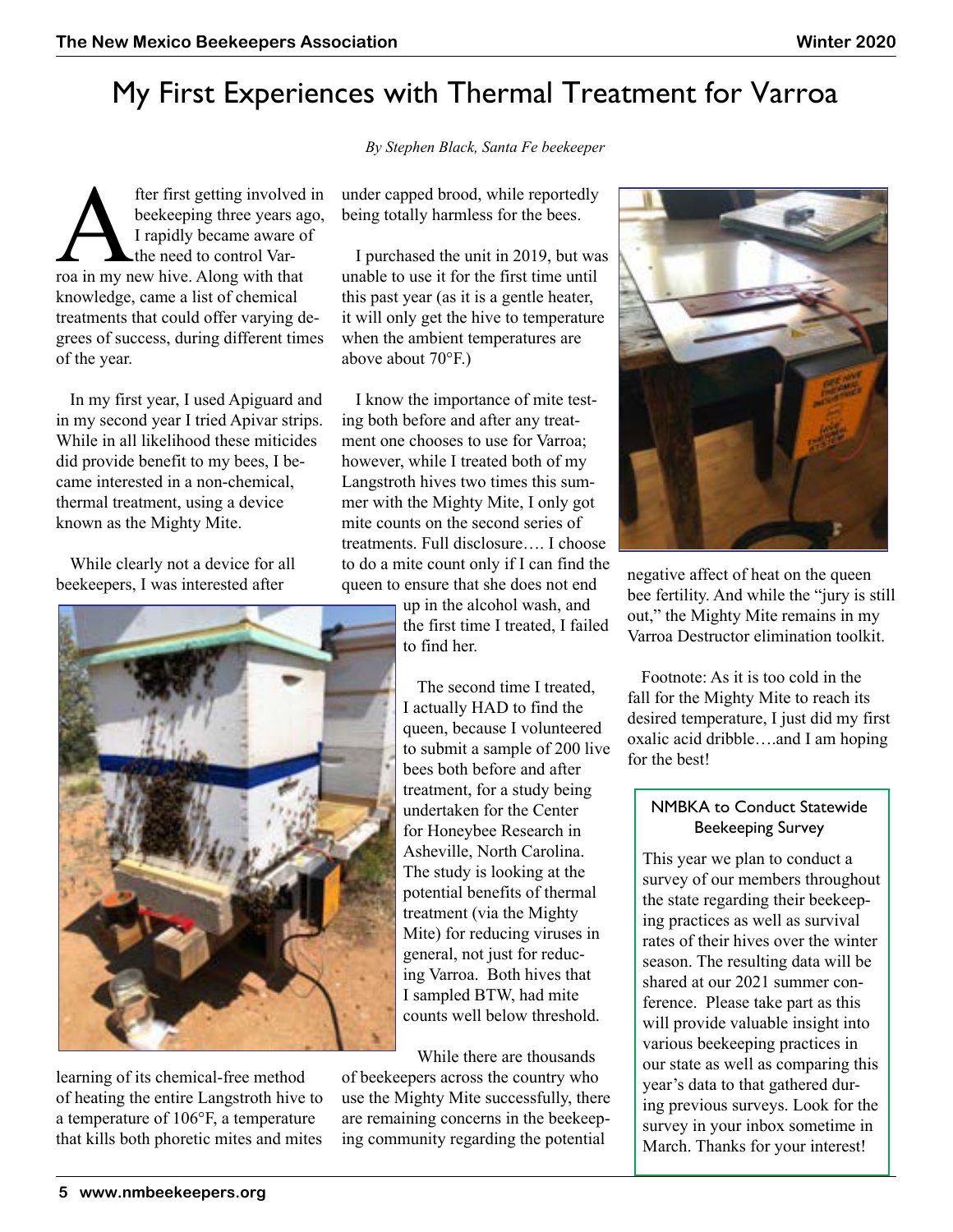## Oh Wherefore Art Thou Bees?



There is a saying that we will<br>
only know where we truly<br>
are and where we want to<br>
go, once we know where we<br>
have been. As a queen breeder and only know where we truly are and where we want to go, once we know where we producer, I spend the bulk of my time plunging deeper down the rabbit hole, going "back in time" as I learn about the histories of various strains of bees (genetics) and how their migrations (environment) formed their characteristics and behavior (epigenetics).

There are close to 30 recognized subspecies of the Western honey bee. Similar to races of humans, they can interbreed with each other, but they are distinct with unique stories which has made them who they are today. According to [Han et al.,](http://onlinelibrary.wiley.com/doi/full/10.1002/ece3.312) the initial historical migrations demonstrate that the ability of bees to move, adapt, and establish in a given area gave rise for specific ecotypes (subspecies) to develop. One way in which we recognize this is the ability of some strains being better adapted for warmer climates, or colder climates.

To better understand what bees we have here stateside and how we can better care for them, we'll continue with a trip down a proverbial memory lane…

Western honey bees are not considered endemic or native to the Americas, though there is a [fossil record](https://ucanr.edu/blogs/blogcore/postdetail.cfm?postnum=1544)  [found in Nevada of Apis mellifera](https://ucanr.edu/blogs/blogcore/postdetail.cfm?postnum=1544)  [neartica](https://ucanr.edu/blogs/blogcore/postdetail.cfm?postnum=1544)*.* When the Spanish colonists arrived on this continent, they brought

#### *By Melanie M. Kirby*

seeds, and various livestock, including honey bees. The bees began to adapt and become prolific. Then as more European colonists arrived, additional strains of honey bees were brought in until the Isle of Wight disease (tracheal mites) caused a ban in the 1920's on honey bee importations that still exists today (though some limited drone semen is permitted to be brought in by institutional research programs).

Flash forward to today, we have mass movements of bees from coast to coast for pollination events and for filling the demand of beekeepers across the country. American bees are now very much a reflection of its modern-day peoples--a melting pot of races and characteristics. All these movements have impacted the bees' abilities to succinctly adapt to local conditions. And with producers breeding off of the same limited "root stocks" season after season, this has created inbreeding.

How does this play out on the regional level? Well, when one orders bees from a bee producer or flipper (importer of bees), they are receiving bees whose genetic stories may not be familiar with their location. To add more confusion, a lot of these producers are migratory so their bees may have "originated" in one state but mated out with drones from other states as they gather for various pollination events in high-production zones. Given the reality of open-mating (meaning queen bees mate naturally with any drones who find them first in a particular area high in the sky), then the selection process becomes less controlled.

Producers vary in their philosophies and practices. Some are very keen to only produce a certain kind and may strictly specialize in instrumentally inseminated (I.I.) queens which is under their full control. Others may integrate some I.I. queens into their breeding program to use as Mother breeders for rearing daughters or drones and then allowing their virgin queens to open mate with an influx of drones they have reared and/or with neighboring stock. Since open mating allows for drones from miles away to find virgin queens, then a certain level of chance is accepted and the results not constant. This yields some positive and negative effects. On the positive side, this allows the bees to naturally mate with whatever random mix of genetics is present at any given time which can add some genetic diversity. On the negative side, when the surrounding drone stock is not of desirable traits, then the spread of undesirable genetics is perpetuated.

What many new beekeepers may not realize is that the origin and rearing of the bees they purchase has a lot to do with what sort of abilities the bees have. For instance, if bees are bred in an area where there are not pest/disease resistant strains, then the bees that they get will have inherited the traits, or lack thereof, of their parents. Add on the constant applications of treatments for controlling pests and pathogens, and the bees that are produced may also have compromised immunities and be crutched. And while treatments can be helpful- such as a band-aid, if the wound can't heal on its own- meaning if a strain can't fully adapt and develop resistance on its own, then no matter how many bandaids you put on it, it is still a festering wound. And one that can begin to rot and cause additional problems to the surrounding areas.

Import or not?—Cont. next page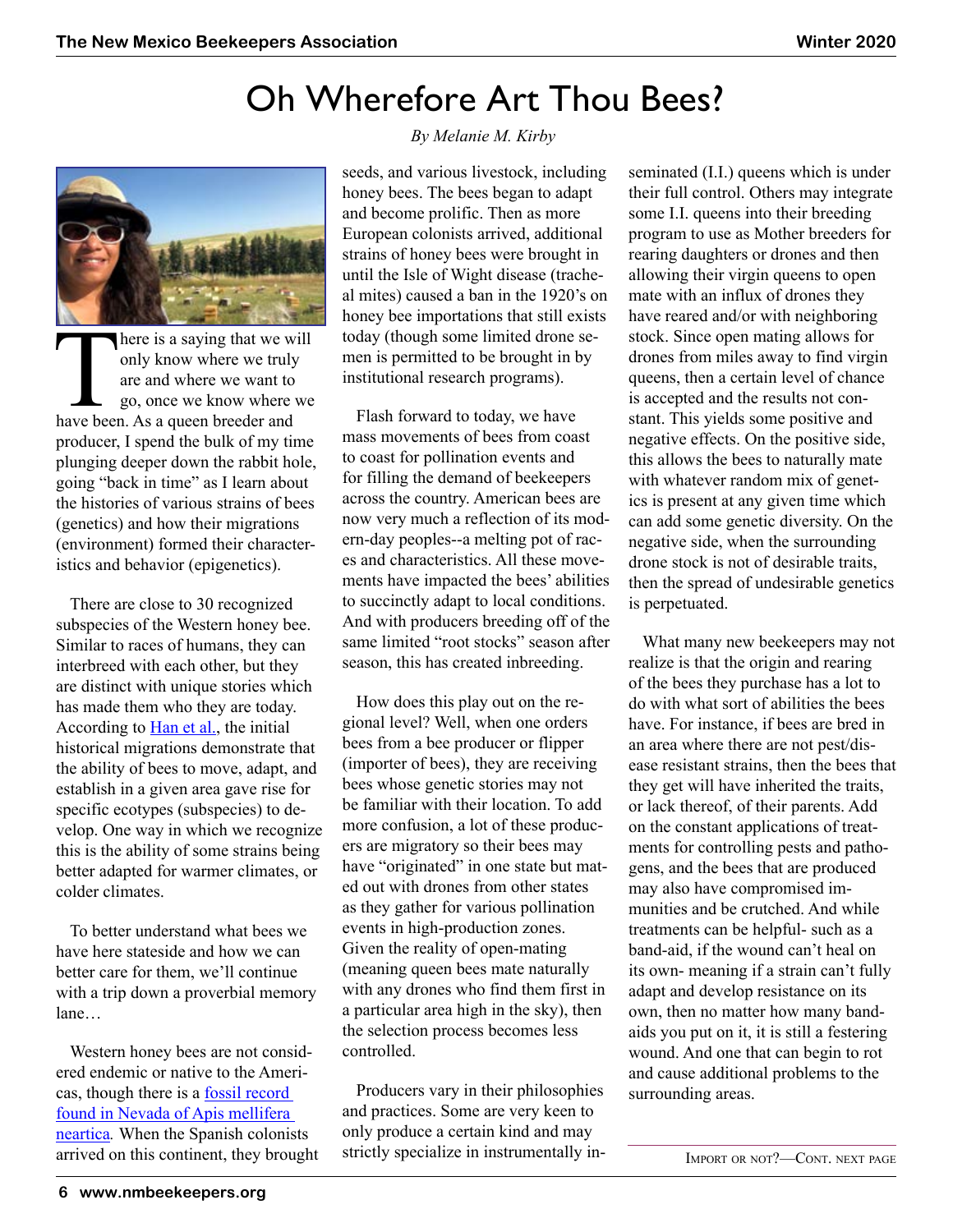#### IMPORT OR NOT?-CONT. FROM PG 6

Such is the case here in New Mexico. We do not have many local producers and so influxes of packages are brought in every year from highproduction zones. These high-production zones expose the bees to pests and pathogens from all the various producers surrounding them. As a result, they are having to run a chemical treadmill to keep their bees alive, healthy, and productive. Once the bees leave their ops and are distributed en masse to other states and regions, those bees are bringing everything they've been exposed to with them. Additionally, once they are adopted into new homes, the new owners may not stay on the same chemical treadmill and so these imported bees will eventually succumb to various pests/pathogens that they have not had the ability to develop natural resistance, spread these negatives, and most times, do not survive the new climate of the location they've been brought to.

It's a vicious circle really…unsuspecting stewards wanting to keep bees and hoping they will be able to keep them alive naturally. But, basically subjecting their bees to go "cold turkey" and face the onslaught of issues without having the tools (genetic, mechanical, or otherwise) to protect themselves, all the while spreading the issues that were imported. And it is these issues that are concerning and require us to reevaluate how and why we bring bees in. Do we bring bees in because our area cannot produce enough bees when we want them regardless of the local circadian rhythms, or is it that folks are not willing to wait for local bees? Do we bring bees in because it is cheap and easy, or do we bring them in to add beneficial diversity to our genetic pool? Do we bring bees in because it is trendy, or do we bring them in to support local pollination and biodiversity needs?

The answers to these questions may

be different for each of us. I can only really share my experience and perspective. I was born and raised here in New Mexico and left for 8 years after my undergrad degree to learn and work for several commercial beekeeping operations. I returned in 2005 and with a farm partner, established a small queen breeding farm in northern New Mexico. He and I began selecting from bees that he started with from Michigan, which were varroa resistant stock lines originating from producers in the Midwest and northern California. We decided early on that we didn't want to be breeding bees that we would have to be constantly treating and crutching with chemicals and so we started breeding off of the survivors and nurturing the best tool of all that only Father Time can test and Mother Nature can approve--genetic selection. We also researched locations and settled into the northern Rio Grande valley and Sangre de Cristo mountain range in an effort to better saturate naturally resilient and hardy stock to support open-mating efforts.

Due to the location and climate of where we breed bees, we like other producers are at the mercy of the local weather conditions, so our in-state production schedule is necessarily based on the timing of the seasons. This timing doesn't always match with every other part of New Mexico. The lower elevations have spring commencing a good month or two earlier. And so those interested in getting NM bred bees must be willing to wait and respect the local natural calendar. Those who don't care or won't wait, may choose to purchase imported bees from regions with an earlier rearing calendar. And while this just seems a simple act of the laws of supply and demand, the repercussions of what folks choose to do has an extensive ripple effect.

In 2010, we started going out to NorCal to conduct breeding exchanges with producers interested in integrating our bees into their breeding programs. When we first started rearing early season bees out there, we kept and monitored them for several years before sharing them with NM beekeepers. We chose to do this to be mindful and not accidentally import any negatives that could affect our area. All in all, it has taken over 20 years of hard work, patience, and diligence in nurturing the crosscollaborative breeding programs that we facilitate.

The area we rear bees in NorCal is on a nature preserve far away from the high production zones. It is up in the coastal mountains where nutritious forage is available and due to its elevation, though not as high as northern New Mexico, is still high enough to compare to the lower elevations of central and southern NM. By design, by choice, and by circumstance we are still a 2-person operation that continues to strive for quality over quantity. The hope is that as more folks become knowledgeable about where bees come from and how they are produced, they will become inspired to either on their own or as a collective, work to breed bees locally to avoid importing negatives that can and do affect all of our bees.

So the choice is ours. We must ask ourselves, what kinds of bees do we want and why? The answer is subjective, but one that I hope every beekeeper will really take some time to ponder and to determine if their decisions are for the greater good or….not. Do you want to be a part of the solution, or perpetuate the problem?

*Melanie Kirby is a Native New Mexican and has been keeping bees professionally for 24 years. She is a researcher, a writer, an educator and mother. She can be reached at [survivorqueenbees@gmail.com](mailto:survivorqueenbees@gmail.com)*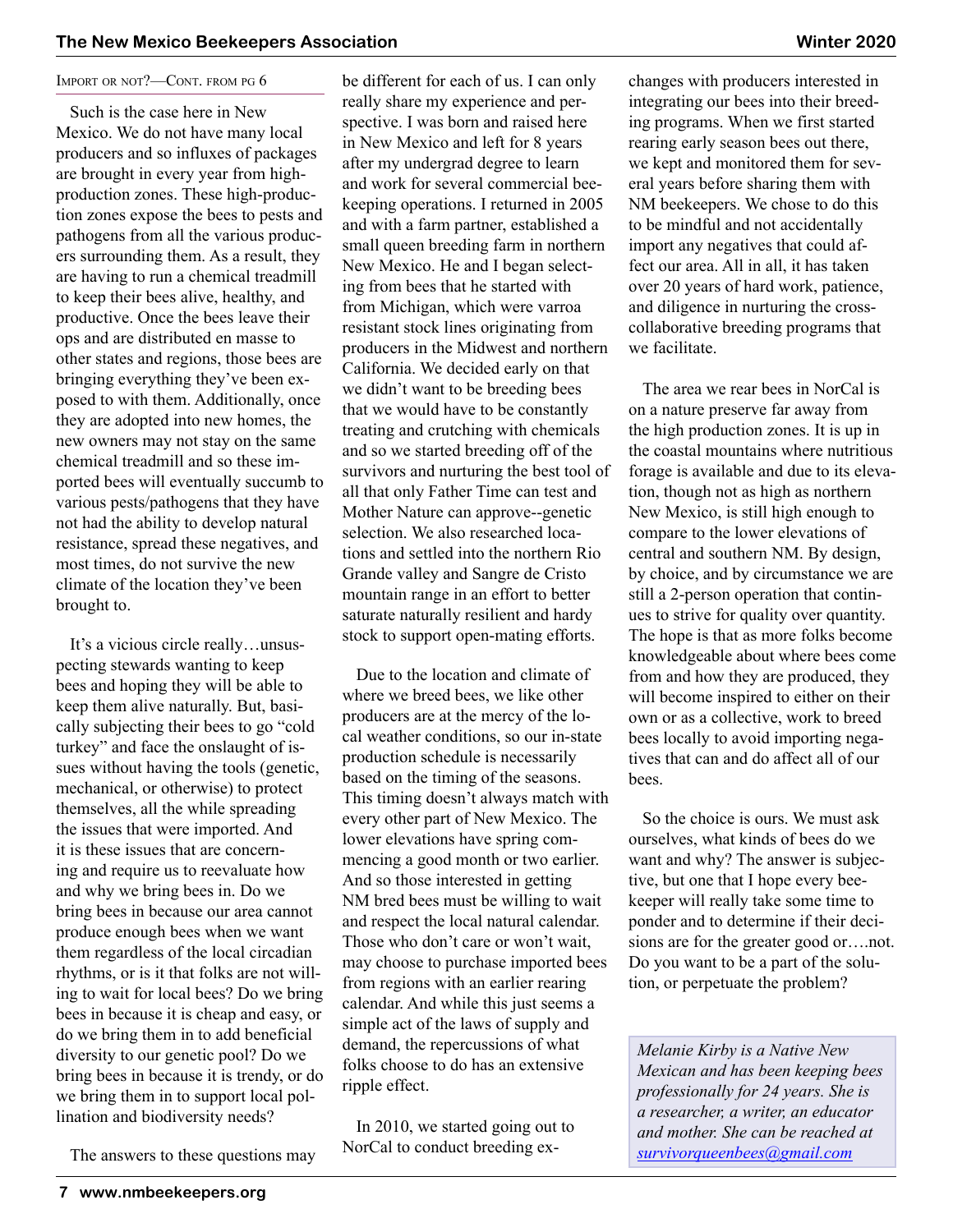## New Mexico Set to Tackle Neonicotinoids



Over the past 70 years, pollinator populations including native bees, honeybees and other pollinators have declined precipitously

across the country, and unfortunately, that decline has only accelerated in recent decades. In 2015-2016, over 40% of honeybees in the U.S. died.

As a result, many native bees are faced with extinction. In 2017, the rusty patched bumble bee, native to the Midwest, became the first bee to be listed under the Endangered Species Act, and now the U.S. Fish and Wildlife Service is considering whether monarch butterflies are also deserving of ESA protections.

There are a number of factors that have helped drive this downward trend. Habitat fragmentation, disease, invasive predators, and climate change, which has wreaked havoc on seasonal weather and flowering patterns, have all contributed to this decline. The use of pesticides in commercial agriculture and for residential lawns and gardens is another major contributor, and neonicotinoids, the most widely used class of insecticides, are one of the worst culprits.

Because of this, neonicotinoids have increasingly drawn the ire of pollinator advocates. As New Mexico takes steps to fight the climate crisis, restore habitat, protect wildlife migration and other actions that will maintain our status as the Land of Enchantment, there's no place for neonicotinoids in that future.

 *By Michael Dax, Defenders of Wildlife*

Led by Sen. Mimi Stewart and the [Wild Friends program at UNM](https://wildfriends.unm.edu/projects/index.html), the New Mexico legislature has passed legislation in recent years that has helped draw attention to the essential role that pollinators play in healthy ecosystems. A 2016 memorial created the first Bee Aware Day, and the following year, a subsequent memorial created a voluntary plant labeling program at local nurseries and helped create pollinator friendly gardens at the roundhouse. Then in 2019, the legislature approved a pollinator protection license plate whose proceeds assist the Department of Transportation plant pollinator friendly plants along roadsides and within median strips.

Now, New Mexico is set to take the next step. As much as we all need to do our part by planting more pollinator-friendly plants and avoiding use of harmful chemicals in and around our homes, it's time take the more difficult steps of banning and restricting harmful pesticides like neonicotinoids.

In late 2019, the New Mexico Department of Agriculture completed a small study to determine the presence of neonicotinoids in thirteen bee colonies in Bernalillo County. Using wax samples that were voluntarily harvested and submitted by local beekeepers, the study surprisingly found little to no trace of neonicotinoids or other pesticides in the sampled hives.

In the short-term, this is good news. However, the study was limited in scope and additional studies would likely be required to get a fuller picture. Additionally, [some recent studies](https://www.beeculture.com/neonicotinoid-pesticides-major-problem-bees-part-iii/) have indicated that neonicotinoids are often undetectable but contribute to increases in bees' susceptibility to diseases and viruses that may have otherwise been benign. As a result, these diseases or viruses aren't blamed for colony deaths even though the

presence of small amounts of neonicotinoids served as a pre-existing condition that ultimately contributed to the die-off.

But even if neonicotinoids aren't currently a major factor for bees and other pollinators in New Mexico, the science is clear, and we shouldn't wait for an emergency scenario before taking action.

In a normal year, getting a bill through New Mexico's legislature is rife with challenges. Even a "long" 60-day session can mean there's little room for error, but the upcoming 2021 session is set to be unlike any session ever. Between a socially-distanced setting along with the fact that most legislators will likely be focused on short-term needs tied to the ongoing pandemic and economic fallout, we face an uphill battle.

That means it will be even more important that supporters of a pollinator-friendly future speak up and make their voices heard. [Contact your](https://nmlegis.gov/Members/Find_My_Legislator)  [legislator today](https://nmlegis.gov/Members/Find_My_Legislator) and tell them to support pollinators and oppose the use of neonicotinoids!

*Michael Dax is the New Mexico Representative for Defenders of Wildlife, based in Santa Fe. Before moving to New Mexico, Michael worked in Grand Canyon and Yellowstone National Parks as a trail groomer and tour guide. Michael earned a master's degree in environmental history from the University of Montana where he began work on his book, Grizzly West, which focuses on the attempt to reintroduce grizzly bears to the Selway-Bitterroot Wilderness in Montana and Idaho.*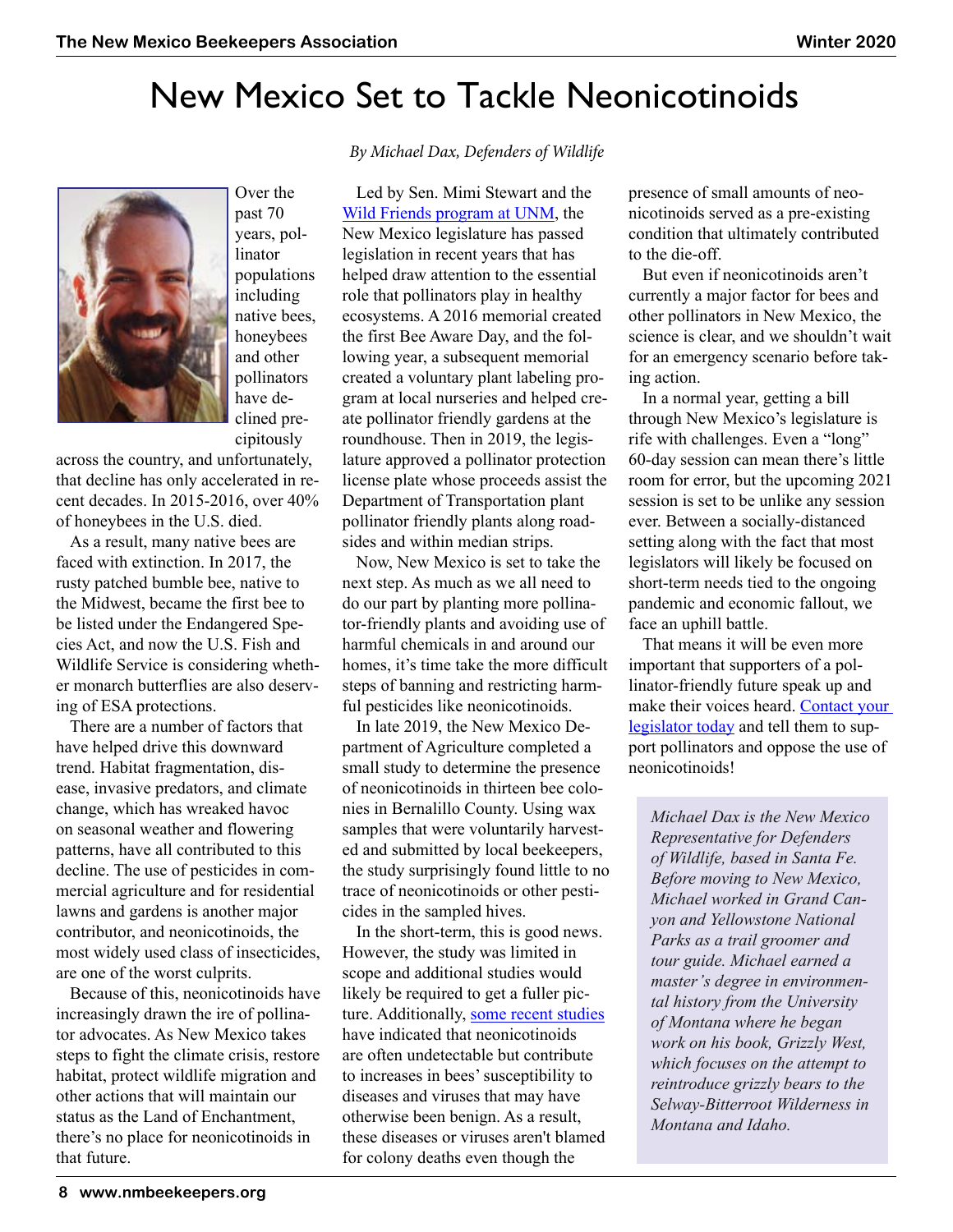## Interview with Sen. Mimi Stewart

 *By Anita Amstutz, Think Like A Bee, NMBKA board member*

*Anita Amstutz, the NMBKA board's chair of its pollinator advocacy committee, recently had the opportunity to interview Sen. Mimi Stewart. The senator will be introducing legislation in this 2021 session that beekeepers will be watching closely, a bill that at minimum will bring attention to harmful effects of pesticides on pollinators—particularly the neonicotinoid class of insecticides. The following is a summary of Anita's interview with the senator, highlighting her background leading up to her becoming an architect of environmental protection through the legislative process.*



or 30<br>
years,<br>
Mimi<br>
Stewart<br>
was an elementary or 30 years, Mimi **Stewart** special education teacher. Her expertise was teaching reading to students, and later to educa-

tors, about the science of how students learn. She decided to run for office and won a seat in the NM House of Representatives. That was 26 years ago.

After a number of years, Mimi started putting environmental bills into her newsletter and platform, educating her base as she learned about climate change as the American Southwest got hotter and drier.

Town halls and forums reminded her that she could do more. The base always was ahead of the politicians, ecologically speaking. Mimi continues to see more groups becoming active in our state and country promoting better policies. She is gratified to see climate change in the public dialogue now.

After 20 years in the House, she was appointed in 2014 to the Senate, then elected to the seat in 2016 and reelected in 2020.

*Environmental mentorship leading to legislative work*

[Twenty-five years ago, Sen. Stew-](www.ncel.net)**L** art joined the National Caucus of Environmental Legislators ([ncel.net](http://www.ncel.net)) and was part of its inception along with founder Leon Billings of Maryland. NCEL empowers a nonpartisan network of legislative champions in collaborative efforts to protect and improve the natural and human environment. They've studied everything from plastics and coral reefs to wildlife conservation. She is also part of the National Conference of State Legislators that meets every summer. Sen. Stewart studied wildlife trafficking, wildlife corridors, pollinators and diseases/ pesticides and then began to work at passing bills.

*Years-long involvement with* [Wild](https://wildfriends.unm.edu)  [Friends of New Mexico](https://wildfriends.unm.edu) 

As a former educator, Senator Stewart found a natural fit in working with the Wild Friends students around wildlife. She began to carry their wildlife conservation bills and memorials. With help from educators at the UNM Institute of Public Law, students do the research and learn how to write the legislation. Sen. Stewart would sit with the students and support them as they presented the bill and testified in committees, letting them be the experts. Her goal was to teach them how to lobby and advocate for their issues—how to speak to people in power. A bill that stands out for her was when New Mexico joined other western states in a wildlife compact, ensuring that states with bad actors involved with poaching or killing animals without a license wouldn't be able to get a license in New Mexico.

She is also proud of New Mexico's first wildlife corridor, put in place on I-40 heading eastward out of Albuquerque, designed with fencing and lighting so wildlife could pass underneath the highway and avoid collision and death. The NM Game and Fish Department is now working with the NM Department of Transportation to study best places for corridors with every new highway construction.

The last four years working with Wild Friends featured memorials and bills highlighting the importance of pollinator protection, culminating in passage of a bill creating the issuance of a pollinator license plate designed by the Wild Friends that New Mexicans can buy through the NM Motor Vehicle Department.

#### *Goals for the upcoming session opening day January 19*

 $\bigcap$  en. Stewart is currently the Senate majority whip. She foresees that the upcoming session will be proenvironment with many newly elected legislators on board. It will be a challenging session because of COVID-19. Legislators will use a hybrid model, beginning with face-to-face sessions and moving to committee work off-site and then reconvening as possible.

Sen. Stewart will be working with New Mexico conservation groups on possible initiatives that include community solar, water agreements, methane rules, outdoor recreation and education, neonicotinoid pollinator protection bill, and groundwork toward a green constitutional amendment.

*Anita Amstutz has a popular blog post and non-profit called* [Think](https://thinklikeabee.org)  [Like A Bee](https://thinklikeabee.org)*. Thanks to Anita, Albuquerque has been designated a Bee City USA, the first in the Southwest.*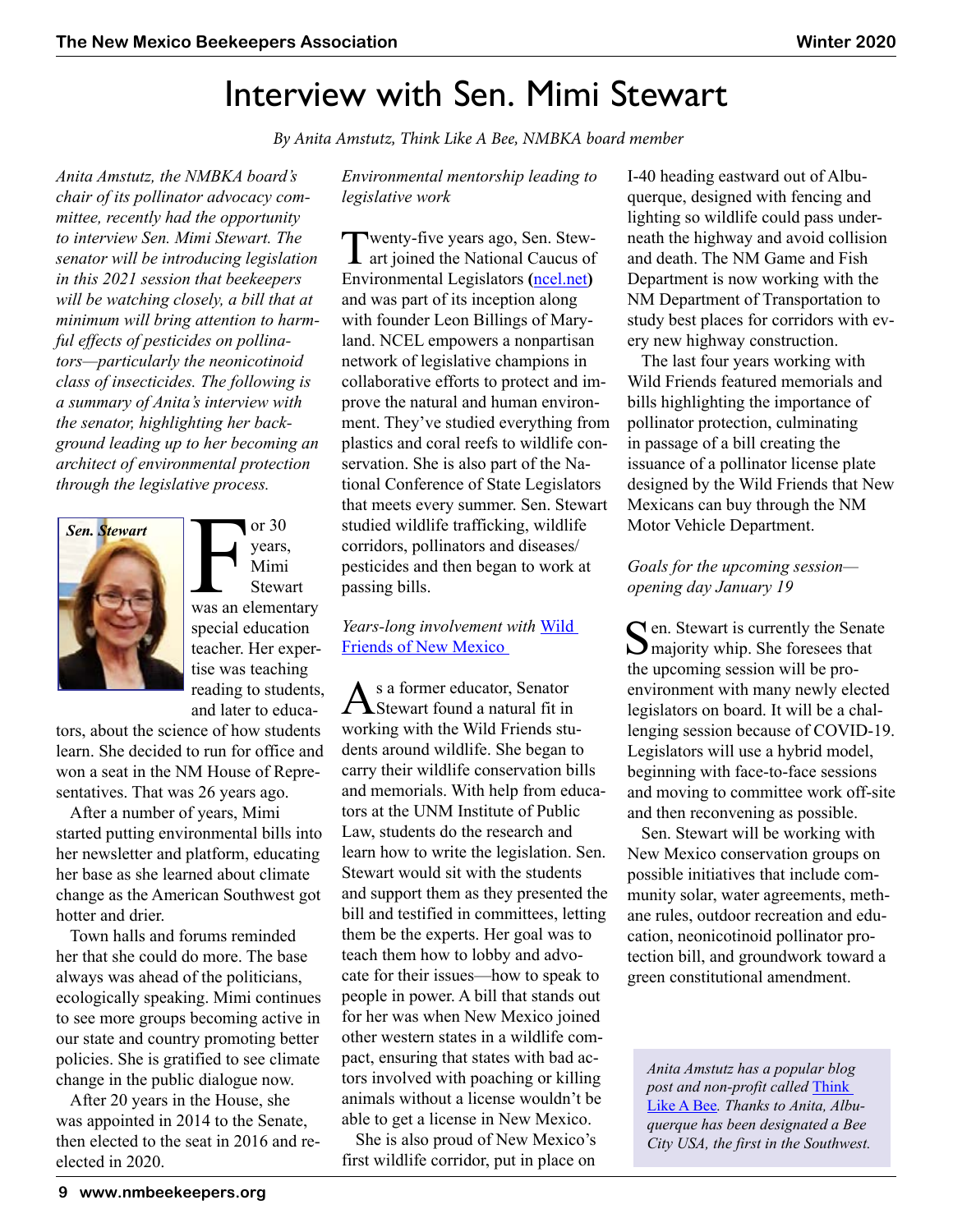## Mutual Respect is Key to Success

The feel the need to explain why<br>
I keep bees the way I tend to<br>
keep them. When a swarm<br>
of honeybees landed in my<br>
mom's backyard, something<br>
timeless rang a powerful bell deep I keep bees the way I tend to keep them. When a swarm of honeybees landed in my mom's backyard, something in me. That experience is written up in my book. Strangely enough I was briefly vividly reminded of another time when I was less than 10 years old when that feeling struck, nothing to do with bees until much later. My dad basically lived in a very small travel trailer on the Navajo reservation. He lived there without electricity or running water and built earthen dams across gullies to store water and reduce erosion. He had lived without electricity or running water most of his life and it was easy and "normal" to him. On the reservation at that time there were still many people living in little oneroom round houses called hogans. They spoke Navajo and a little English. My dad and I were in a hogan one evening with great grandmother, grandmother, two adult daughters, an adult cousin and a bunch of kids from infant to about my age. We were all eating mutton stew and fried bread and they were getting more and more talkative. As I listened to the strange sounds they were making--the Navajo language uses very different sounds from English--I suddenly felt like time stopped and something struck a deep chord within me. I realized that the English sounds that I had been raised were not right or wrong, just different. My "people" made up a system that works for them and Navajo people made up a system that works for them. It was the beginning of my realizing that there is no them and us, just one complicated us. If I could be smart enough, I could understand the Navajo sounds and the English sounds.

 *By Les Crowder, NMBKA president emeritus*



I have taught myself (actually the bees have taught me) how to move to avoid crushing them. I have changed the design of my beehives to avoid crushing bees. I find it makes a big difference in the behavior of the bees. I can generally wear a long sleeved shirt and jeans and leave my gloves in the pickup and work through many beehives, harvest honey, make divides, etc. and the bees stay calm. I rarely get a sting. And I hardly crush any bees. Respect is mutual. There is no them, only us. Some of us have six legs.

This attitude is a small revelation with profound implications. It eventually leads to less superiority/inferiority and more mutual respect. Instead of "us" teaching "them" how to talk or live or what to believe, we meet as mutually respectable entities and get to know each other. This revelation has obvious implications on humanto-human relationships where we separate ourselves over race, class etc.; I take it even further. We depend on and love to share our lives with many plants and animals that we do best to treat with some respect. I enjoy entering into a relationship with honeybees that treats them with some respect and lets them live much as they choose. I let them make their own comb whatever cell size they want. If they want to raise drones they are free to do so.

*Les Crowder is a bilingual farm worker, beekeeper and teacher. He graduated from the University of New Mexico in 1981 with a degree in biology/Spanish. Les began keeping bees (he often states they began keeping him) in Bernalillo, New Mexico, 40+ years ago. He began looking for ways to raise bees without antibiotics in his teenage years and has been breeding honeybees for disease and parasite resistance since then. Les was president of the New Mexico Beekeepers Association for many years and is a Lifetime Member recipient, has been a honeybee inspector for the New Mexico Department of Agriculture and has taught beekeeping in many parts of the world for more than 30 years. He is the coauthor of "Top-Bar Beekeeping" (Chelsea Green Publishing 2012). He continues to teach and advocate nontoxic management of beehives. He is married to Erron Neil-Crowder and lives near San Antonio, TX. Les works with beekeepers through the* [Bee-Mindful](https://www.bee-mindful.com/?fbclid=IwAR2cBYm5lharLAiPxp4iEh7EjuIREPjNWFAl7_gYDj9T99v5j3Ay7fumfgM) *website.*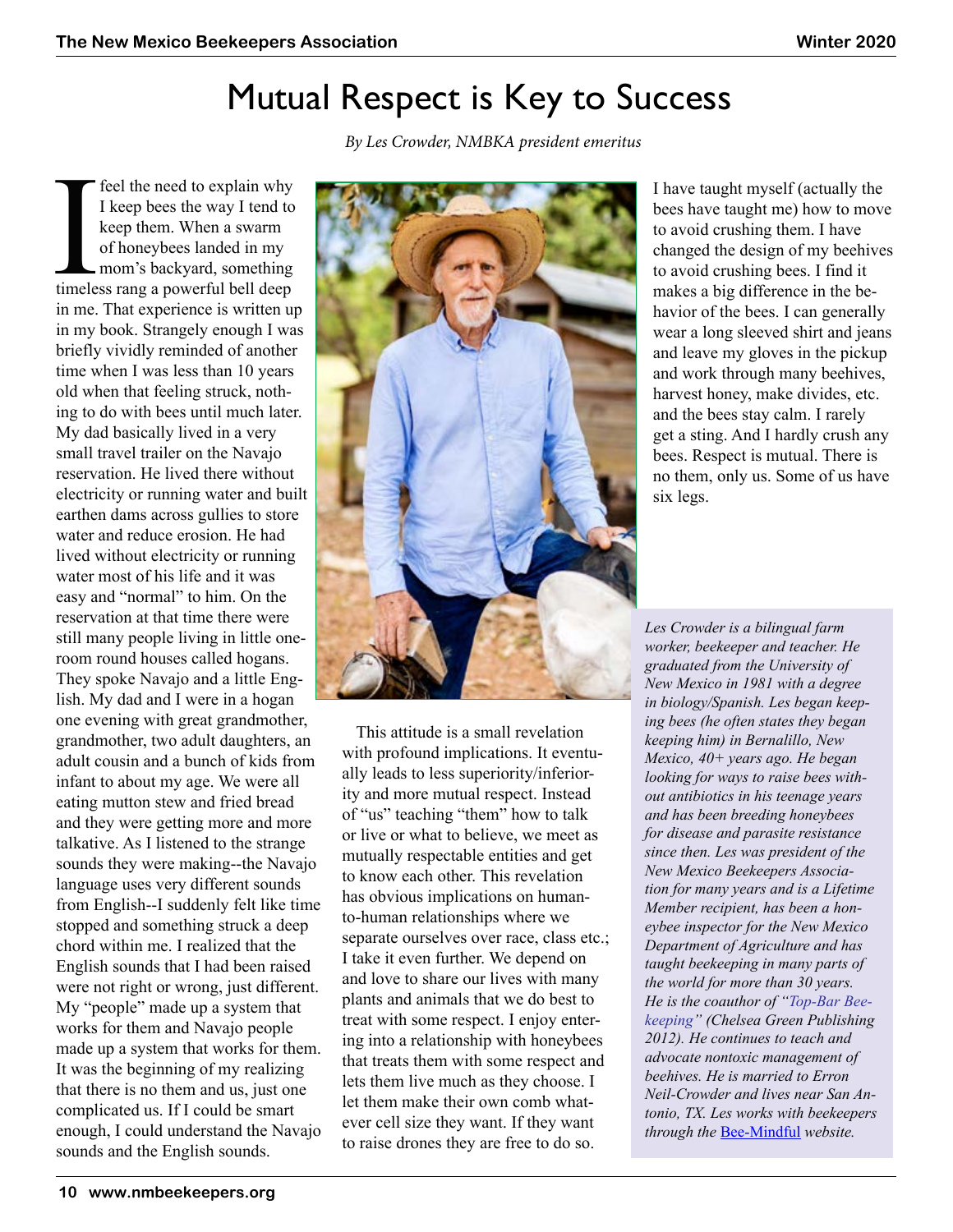



W is here<br>thoughts are turnis here and our ing inward toward a warm house, a cozy place to relax and read, and the upcom-

ing New Year. Our gardens have also gone inward with plants experiencing their natural dormancy and concentrating their energies in the roots below the surface. Most of the annual wildflowers and perennials have died back and the deciduous shrubs and trees have dropped their leaves revealing bare branches. The evergreens in the landscape stand out especially now and include the Piñons, Ponderosas, Juniper and Spruce trees as well as their smaller shrub forms. All of these are what we think of as the classic evergreens with their tufts of needles, resin based fragrance, and often some sort of pinecone.

There is another type of evergreen that is not as common here in New Mexico but is just as valuable to include in your garden and that is the broadleaf evergreen characterized by a leaf rather than a needle. The genus Mahonia is one such broadleaf evergreen that is native to the southwest and is available in several different varieties – each with a distinctive overall shape, leaf size, and required growing conditions. It is part of the Barberry family (*Berberidaceae*) and native to western North America. Although most often used as an ornamental plant in the landscape, Mahonia is also valuable as a source of food and nectar for wildlife and is recognized by pollination ecologists as attracting large numbers of native bees.

In general the Mahonia species have the following characteristics: spiny foliage that acts as a natural privacy

barrier, evergreen leaves that often turn color in the fall, attractive berries, and early blooming fragrant flowers for pollinators.

There are three varieties to consider for the New Mexico garden:

#### *Mahonia aquifolium***, Oregon Grape Holly**



This is an upright broadleaf evergreen shrub with glossy, dark green leathery leaves. The leaves are sharply



toothed similar to those on a Holly shrub and can turn a reddish-bronze to purple color as the temperatures



drop in the winter. Clusters of brightyellow, bell-shaped flowers appear in March-April and are followed by small blue, grape-like fruits. Mature height and spread is approximately 4 to 6 feet. It spreads by underground rhizomes which can be removed or pruned back in order to control growth and maintain a certain size.

Oregon Grape Holly is a great choice as a background or understory shrub in the landscape. It can be planted behind summer flowering perennials and shrubs to provide late fall, winter and early spring interest and fill in the blank spots until those other plants have leafed out. Oregon Grape Holly also acts a natural understory plant and does well under taller trees providing another layer of habit for wildlife. And lastly the spiny leaves can act as a natural barrier for access or privacy screen.

Growing Conditions**:** Prefers shade to partial shade, hardy to 7,000 feet, and drought tolerant once established. Plant out of drying winter winds.

#### *Mahonia repens***, Creeping Mahonia**

*Mahonia repens* can be found growing along hiking trails up in the mountains and has many of the same characteristics as Oregon Grape Holly but in the form of a groundcover. Creeping Mahonia grows approximately 12 to 18 inches tall and wide with visible woody stems, holly-like dark green-blue leaves, and bunches of yellow flowers in the spring turning to small dark blue berries. The leaves are not as glossy as Oregon Grape Holly but will also change color in the winter. Creeping Mahonia is a wonderful low growing plant for those places in the garden that receive both shade and sun and require a natural looking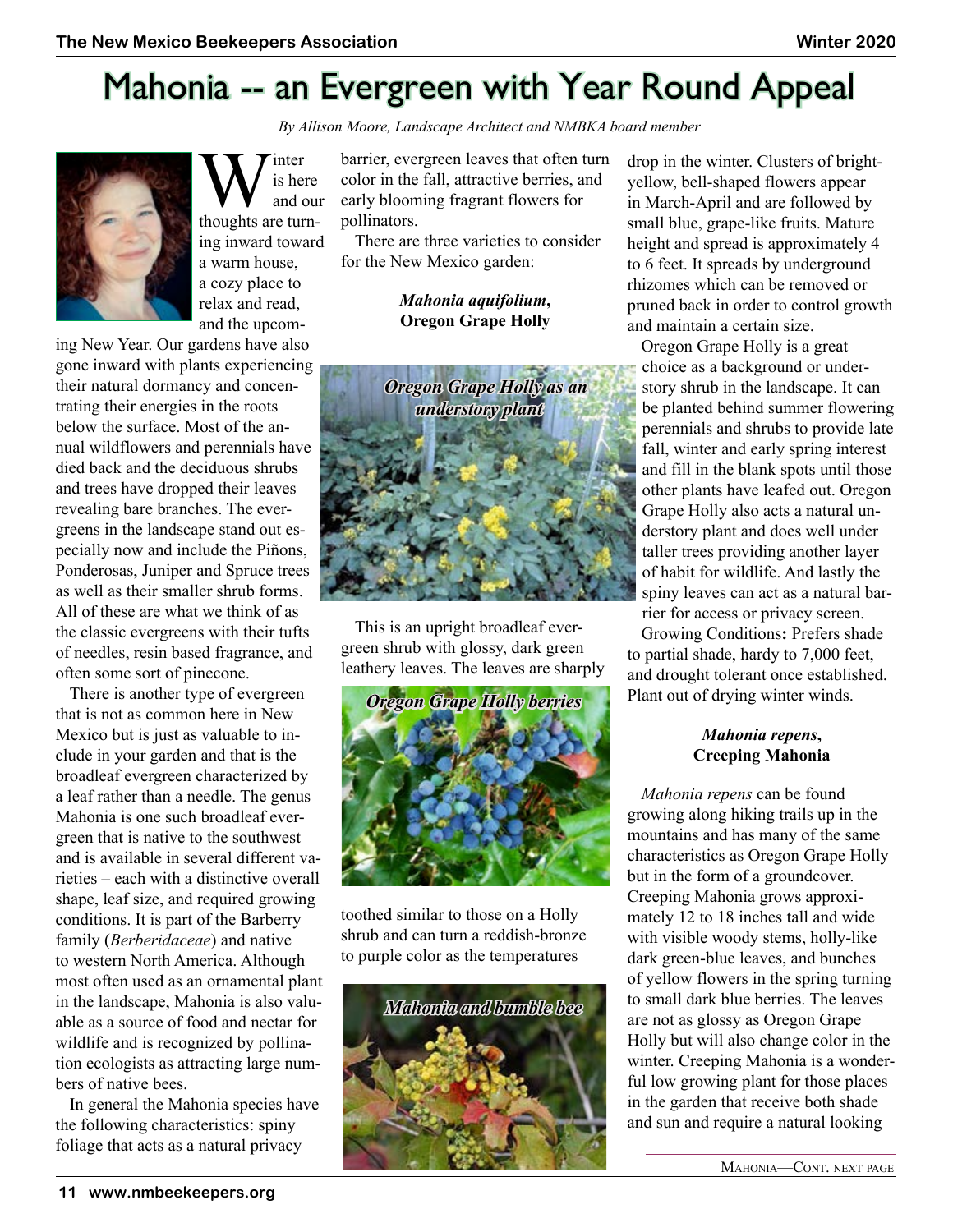#### **The New Mexico Beekeepers Association Winter 2020**

Mahonia—Cont. from previous page

cover. It does well under Aspen trees providing living mulch for the root system, as well as in rock gardens filling nooks and crannies. Creeping Mahonia will spread by rhizomes similar to Oregon Grape Holly.



#### *Mahonia fremontii***, Fremont's Mahonia**

This Mahonia shrub is also called Desert Holly and, unlike Oregon Grape Holly and Creeping Mahonia, prefers sun and dry conditions. It grows 6-8 feet tall and wide with an upright erect growing habit – almost like a small tree with multiple trunks and branches. The leaves are small, holly-like and pale blue with



fragrant yellow flowers in the spring followed by bright red berries later in the summer. The leaves display a more subtle color in the fall and winter with muted lavender and red colors. Fremont's Mahonia can be used alone as



a dramatic focal point in the landscape combined with natural boulders, or in a group where it can be used as a natural privacy barrier or even windbreak.

Growing Conditions**:** Prefers sun, hardy to 6,500 feet, and drought resistant.

*Sources:*

*Growing the Southwest Garden,* Judith Phillips

Lady Bird Johnson Wildflower Center, *www.wildflower. org*

Southwest Colorado Wildflowers, *swcoloradowildflower. com*

Gardening 101: Mahonia aquifolium, Oregon Grape Holly, *Gardenista.com*

## Honey!! [See next page for how we got this far]





*L top: Amy Owen, Desert Hives L bottom: Kathy Grassel, Grasselroots Middle: Anita Amstutz,Think Like a Bee R top and bottom: Steve Black, Blackelmore*



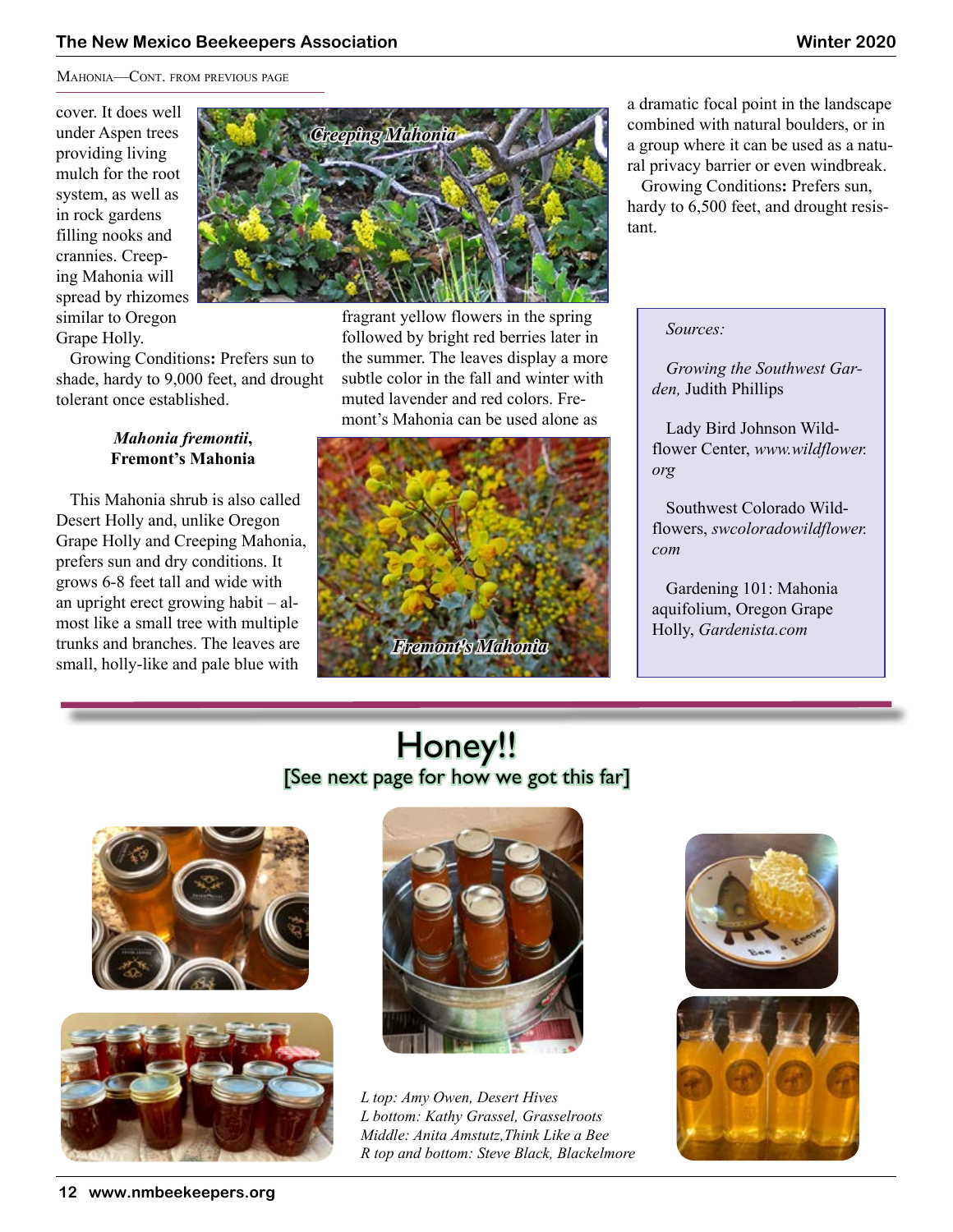## The Hard (but Rewarding) Work of Honey Harvest

## Top Bar Crush and Strain | Langstroth with Extractor



Anita Amstutz at work crushing comb with a potato masher. You can also use your hands. Honey filters through a colander and paint strainer fabric into a 5-gallon food-grade bucket. Wax is saved to make candles or balm.

Kathy Grassel's honey harvester. Design by TJ Carr and built by Jason Fink. You can use up to three honey buckets with pouring valves called honey gates. Top bucket with slurry is angled allowing the honey to flow out and thru a colander and mesh fabric into a receiving bucket. Contact Jason at mandofink@ gmail.com about this woodenware.



Kathy filtered twice to capture remaining wax bits. Wax will rise to the top of bottled honey and is harmless to consume, but finicky consumers may be put off.



Anita's honey strains through a 600-micron nylon filter. It can be paint strainer or cheesecloth. Check out Anita's blog at *[thinklikeabee.org](https://thinklikeabee.org)*





A family affair. Amy Owen with a perfect frame of capped honey. Son Teddy is on hand to assist. Below Amy uncaps the honey with a specialized knife into a waiting bucket with filter. Husband Taylor holds it steady.



The uncapped frames are secured into the extractor as they are uncapped, and then the honey is spun out. A food-grade bucket goes under the extractor spigot to receive the honey.

Amy uses clothes pins to attach the filter to the sides of the bucket to keep the heavy honey from pulling the filter down. Good idea! Check out Amy's website at *www.deserthives.com*